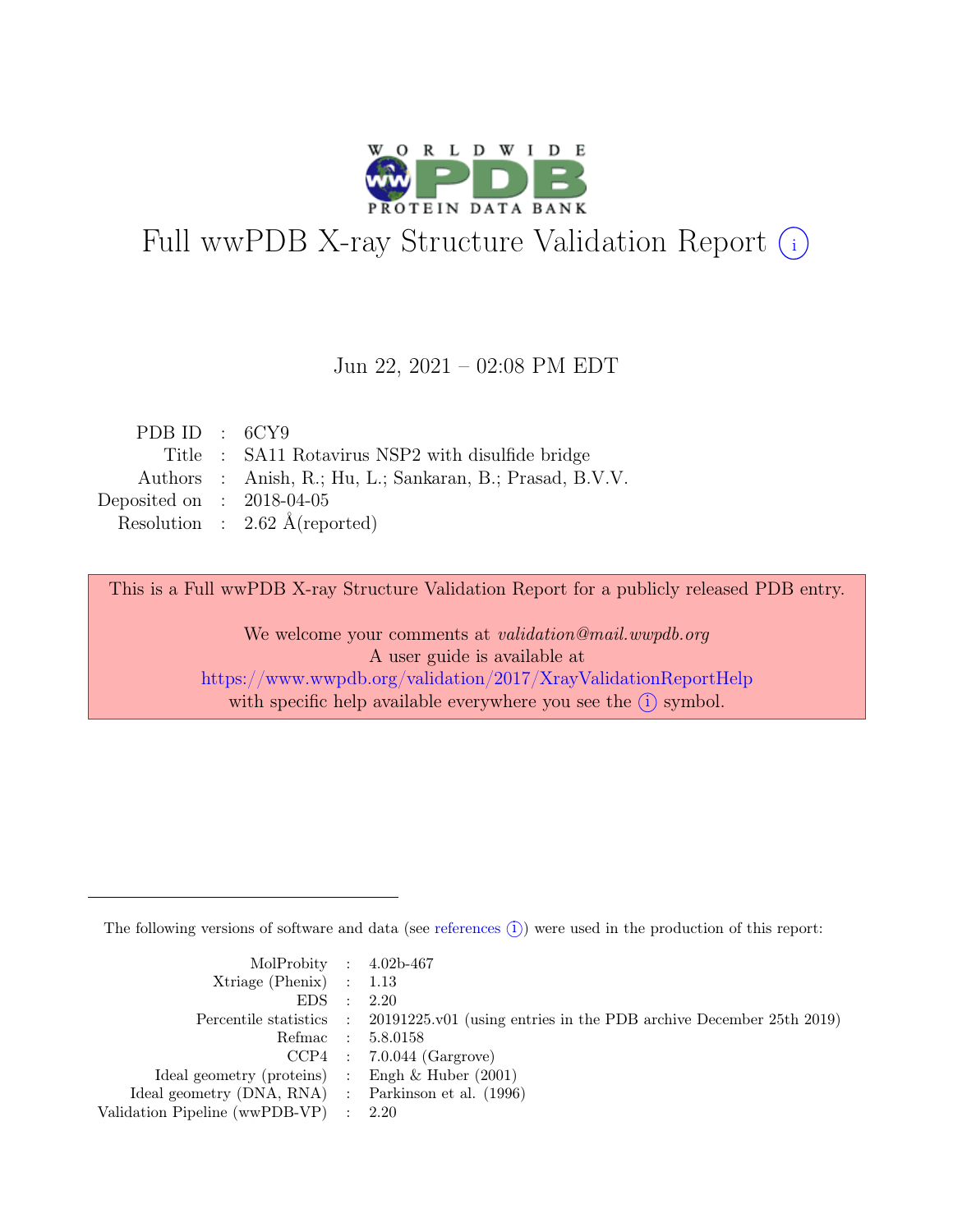## 1 Overall quality at a glance  $(i)$

The following experimental techniques were used to determine the structure: X-RAY DIFFRACTION

The reported resolution of this entry is 2.62 Å.

Percentile scores (ranging between 0-100) for global validation metrics of the entry are shown in the following graphic. The table shows the number of entries on which the scores are based.



| Metric                | Whole archive<br>$(\#\text{Entries})$ | Similar resolution<br>$(\# \text{Entries}, \text{ resolution range}(\AA))$ |
|-----------------------|---------------------------------------|----------------------------------------------------------------------------|
| $R_{free}$            | 130704                                | 3797 (2.64-2.60)                                                           |
| Clashscore            | 141614                                | $4168(2.64-2.60)$                                                          |
| Ramachandran outliers | 138981                                | $\overline{4093}$ $(2.64-2.60)$                                            |
| Sidechain outliers    | 138945                                | $4093(2.64-2.60)$                                                          |
| RSRZ outliers         | 127900                                | 3731 (2.64-2.60)                                                           |

The table below summarises the geometric issues observed across the polymeric chains and their fit to the electron density. The red, orange, yellow and green segments of the lower bar indicate the fraction of residues that contain outliers for  $\geq$ =3, 2, 1 and 0 types of geometric quality criteria respectively. A grey segment represents the fraction of residues that are not modelled. The numeric value for each fraction is indicated below the corresponding segment, with a dot representing fractions <=5% The upper red bar (where present) indicates the fraction of residues that have poor fit to the electron density. The numeric value is given above the bar.

| Mol      | ~ı<br>hain<br>люнт | $\mu$ ength <sup>+</sup> | Quality of chain |     |  |
|----------|--------------------|--------------------------|------------------|-----|--|
|          |                    |                          | 2%               |     |  |
| <u>.</u> | $\overline{1}$     | റവ<br>ບ∠⊥                | 79%              | 18% |  |

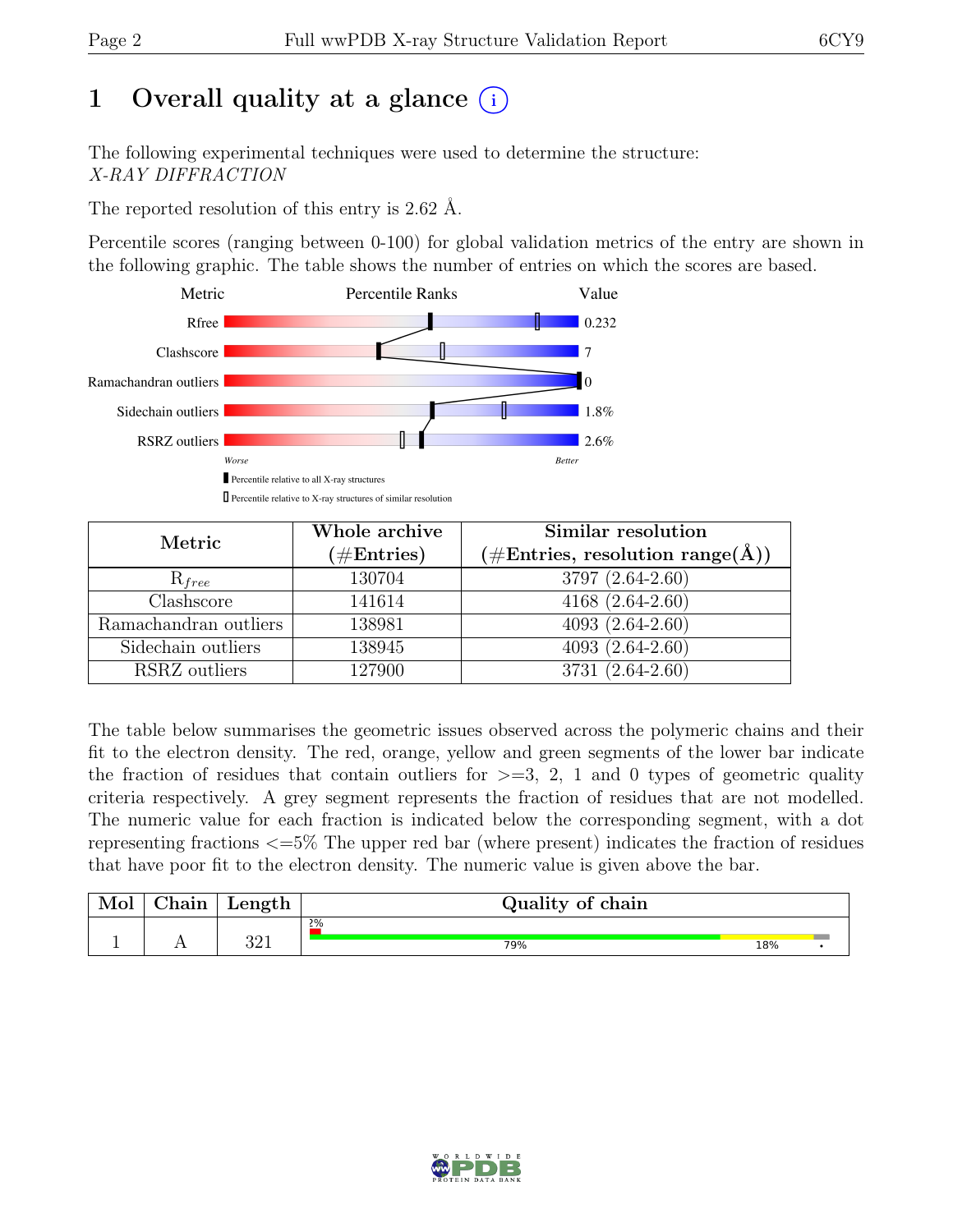## 2 Entry composition  $(i)$

There are 3 unique types of molecules in this entry. The entry contains 2558 atoms, of which 0 are hydrogens and 0 are deuteriums.

In the tables below, the ZeroOcc column contains the number of atoms modelled with zero occupancy, the AltConf column contains the number of residues with at least one atom in alternate conformation and the Trace column contains the number of residues modelled with at most 2 atoms.

• Molecule 1 is a protein called Non-structural protein 2.

| Mol | Chain | Residues | $\rm{Atoms}$           |      |     |     | $ZeroOcc \mid AltConf \mid$ | <b>Trace</b> |  |
|-----|-------|----------|------------------------|------|-----|-----|-----------------------------|--------------|--|
|     |       | 310      | $\text{Total}$<br>2518 | 1616 | 427 | 460 |                             |              |  |

There are 4 discrepancies between the modelled and reference sequences:

| Chain |     | Residue   Modelled   Actual |                          | Comment                           | Reference          |
|-------|-----|-----------------------------|--------------------------|-----------------------------------|--------------------|
|       | 318 | LEU                         |                          | expression tag                    | $ $ UNP A2T3N6     |
|       | 319 | VAL                         | $\overline{\phantom{a}}$ | expression tag                    | $\vert$ UNP A2T3N6 |
|       | 320 | <b>PRO</b>                  | $\overline{\phantom{a}}$ | expression tag   UNP $A2T3N6$     |                    |
|       | 321 | $\rm{ARG}$                  |                          | expression tag $\vert$ UNP A2T3N6 |                    |

• Molecule 2 is MAGNESIUM ION (three-letter code: MG) (formula: Mg).

|  | Mol   Chain   Residues | Atoms          | $ZeroOcc \   \ AltConf$ |  |
|--|------------------------|----------------|-------------------------|--|
|  |                        | $\text{Total}$ |                         |  |

• Molecule 3 is water.

|  | Mol   Chain   Residues | Atoms       | ZeroOcc   AltConf |  |
|--|------------------------|-------------|-------------------|--|
|  | 39                     | Total<br>39 |                   |  |

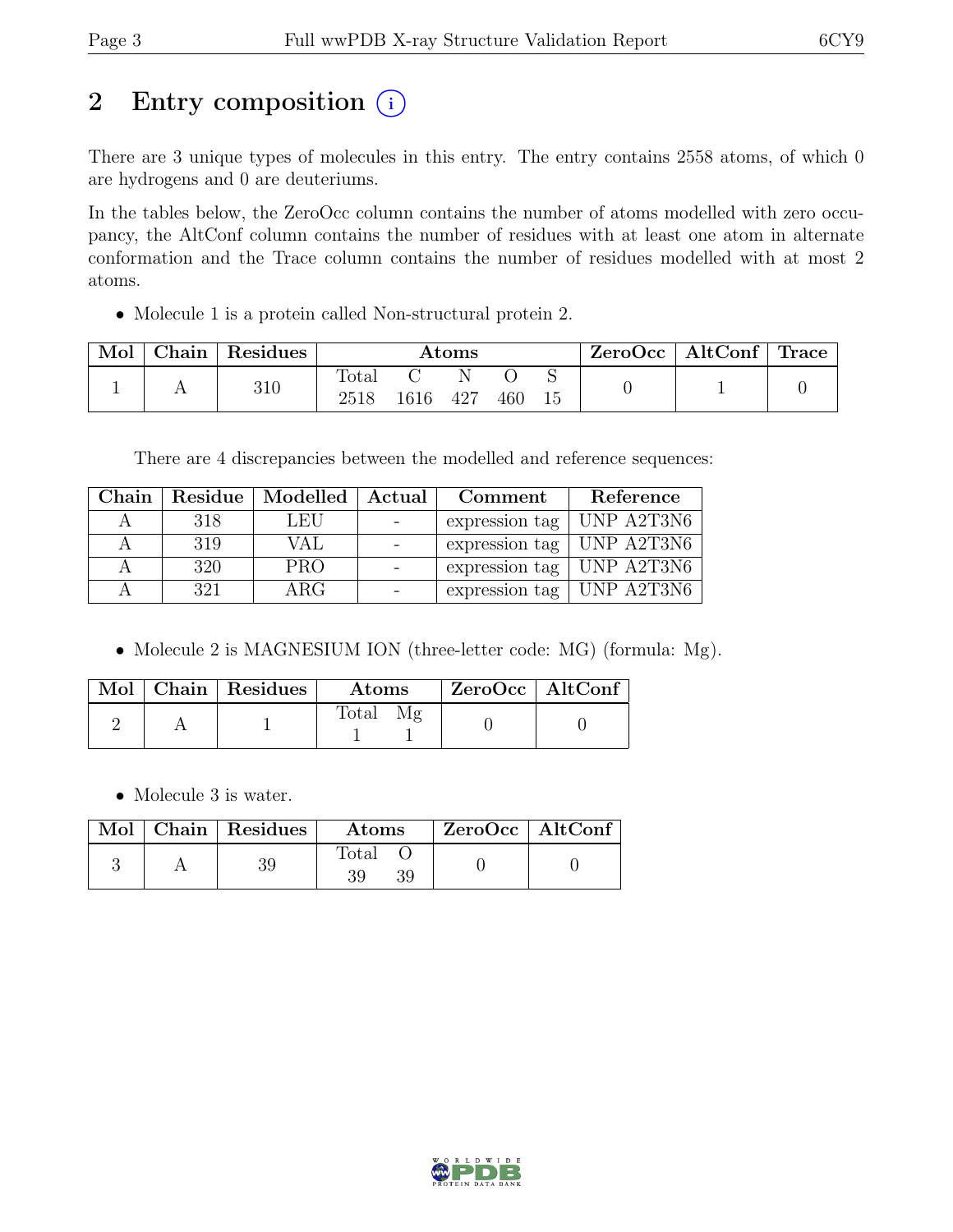## 3 Residue-property plots  $(i)$

These plots are drawn for all protein, RNA, DNA and oligosaccharide chains in the entry. The first graphic for a chain summarises the proportions of the various outlier classes displayed in the second graphic. The second graphic shows the sequence view annotated by issues in geometry and electron density. Residues are color-coded according to the number of geometric quality criteria for which they contain at least one outlier:  $green = 0$ , yellow  $= 1$ , orange  $= 2$  and red  $= 3$  or more. A red dot above a residue indicates a poor fit to the electron density (RSRZ > 2). Stretches of 2 or more consecutive residues without any outlier are shown as a green connector. Residues present in the sample, but not in the model, are shown in grey.



• Molecule 1: Non-structural protein 2

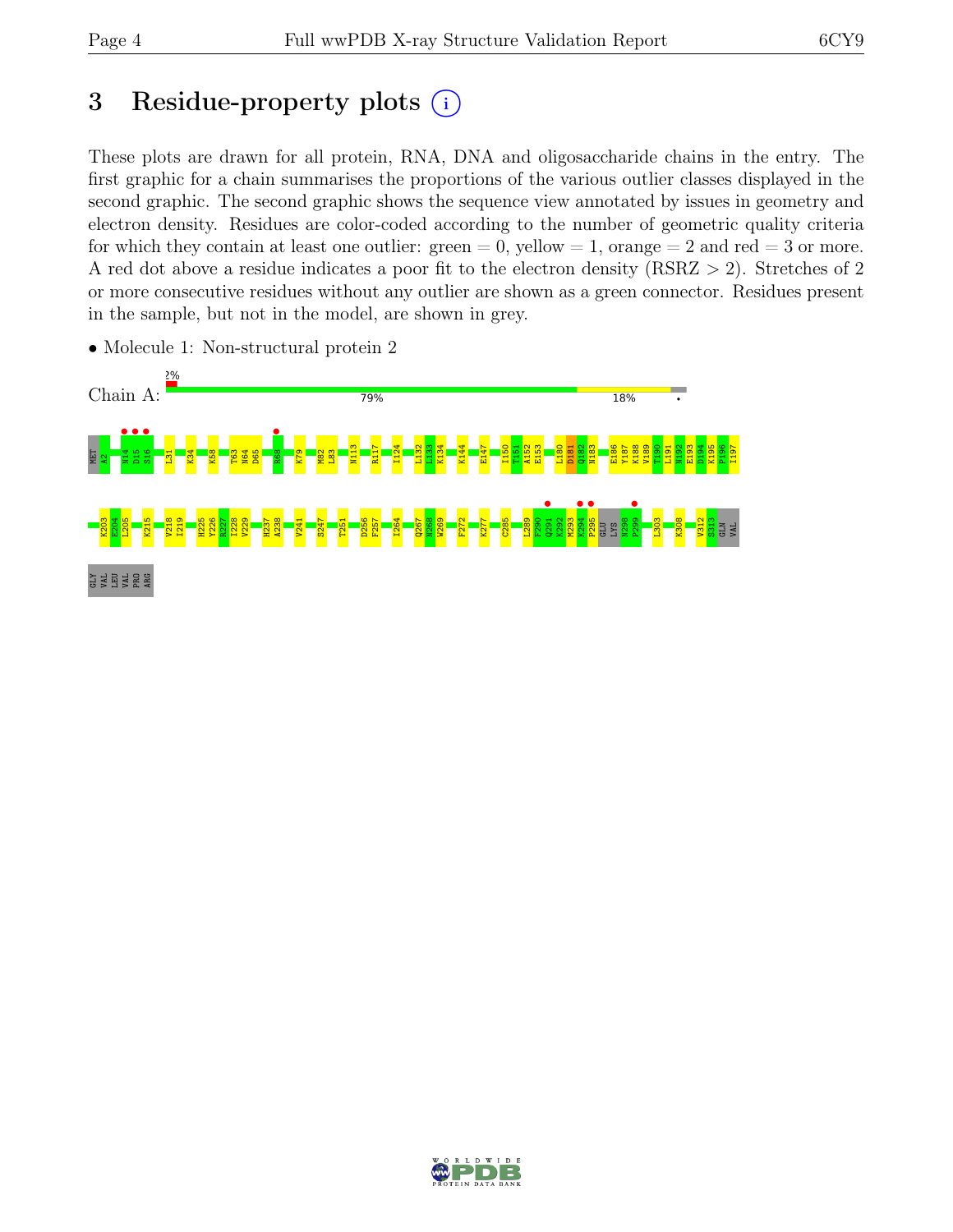## 4 Data and refinement statistics  $(i)$

| Property                                                             | Value                                                                                                                        | <b>Source</b> |
|----------------------------------------------------------------------|------------------------------------------------------------------------------------------------------------------------------|---------------|
| Space group                                                          | I 4 2 2                                                                                                                      | Depositor     |
| Cell constants                                                       | $107.22\text{\AA}$<br>$107.22\text{\AA}$<br>149.70Å                                                                          |               |
| a, b, c, $\alpha$ , $\beta$ , $\gamma$                               | $90.00^\circ$<br>$90.00^\circ$<br>$90.00^\circ$                                                                              | Depositor     |
| Resolution $(A)$                                                     | $45.24 - 2.62$                                                                                                               | Depositor     |
|                                                                      | $45.24 - 2.62$                                                                                                               | <b>EDS</b>    |
| % Data completeness                                                  | 99.1 (45.24-2.62)                                                                                                            | Depositor     |
| (in resolution range)                                                | 99.0 (45.24-2.62)                                                                                                            | <b>EDS</b>    |
| $R_{merge}$                                                          | 0.14                                                                                                                         | Depositor     |
| $\mathrm{R}_{sym}$                                                   | (Not available)                                                                                                              | Depositor     |
| $\langle I/\sigma(I) \rangle$ <sup>1</sup>                           | $2.35$ (at 2.61Å)                                                                                                            | Xtriage       |
| Refinement program                                                   | PHENIX (1.13 2998: ???)                                                                                                      | Depositor     |
|                                                                      | 0.201, 0.235                                                                                                                 | Depositor     |
| $R, R_{free}$                                                        | $0.203$ , $0.232$                                                                                                            | $DCC$         |
| $R_{free}$ test set                                                  | 680 reflections $(5.07\%)$                                                                                                   | wwPDB-VP      |
| Wilson B-factor $(A^2)$                                              | 45.0                                                                                                                         | Xtriage       |
| Anisotropy                                                           | 0.077                                                                                                                        | Xtriage       |
| Bulk solvent $k_{sol}(\text{e}/\text{\AA}^3), B_{sol}(\text{\AA}^2)$ | 0.35, 41.6                                                                                                                   | <b>EDS</b>    |
| $L$ -test for twinning <sup>2</sup>                                  | $< L >$ = 0.49, $< L^2 >$ = 0.33                                                                                             | Xtriage       |
|                                                                      | 0.021 for $-1/2$ <sup>*</sup> h+ $1/2$ <sup>*</sup> k- $1/2$ <sup>*</sup> l, $1/2$ <sup>*</sup> h- $1/2$ <sup>*</sup> k-     |               |
| Estimated twinning fraction                                          | $1/2$ *l,-h-k                                                                                                                | Xtriage       |
|                                                                      | 0.032 for $-1/2$ <sup>*</sup> h $-1/2$ <sup>*</sup> k $+1/2$ <sup>*</sup> l, $-1/2$ <sup>*</sup> h $-1/2$ <sup>*</sup> k $-$ |               |
|                                                                      | $1/2*1, h-k$                                                                                                                 |               |
| $F_o, F_c$ correlation                                               | 0.93                                                                                                                         | <b>EDS</b>    |
| Total number of atoms                                                | 2558                                                                                                                         | wwPDB-VP      |
| Average B, all atoms $(\AA^2)$                                       | $52.0\,$                                                                                                                     | wwPDB-VP      |

Xtriage's analysis on translational NCS is as follows: The largest off-origin peak in the Patterson function is 5.60% of the height of the origin peak. No significant pseudotranslation is detected.

<sup>&</sup>lt;sup>2</sup>Theoretical values of  $\langle |L| \rangle$ ,  $\langle L^2 \rangle$  for acentric reflections are 0.5, 0.333 respectively for untwinned datasets, and 0.375, 0.2 for perfectly twinned datasets.



<span id="page-4-1"></span><span id="page-4-0"></span><sup>1</sup> Intensities estimated from amplitudes.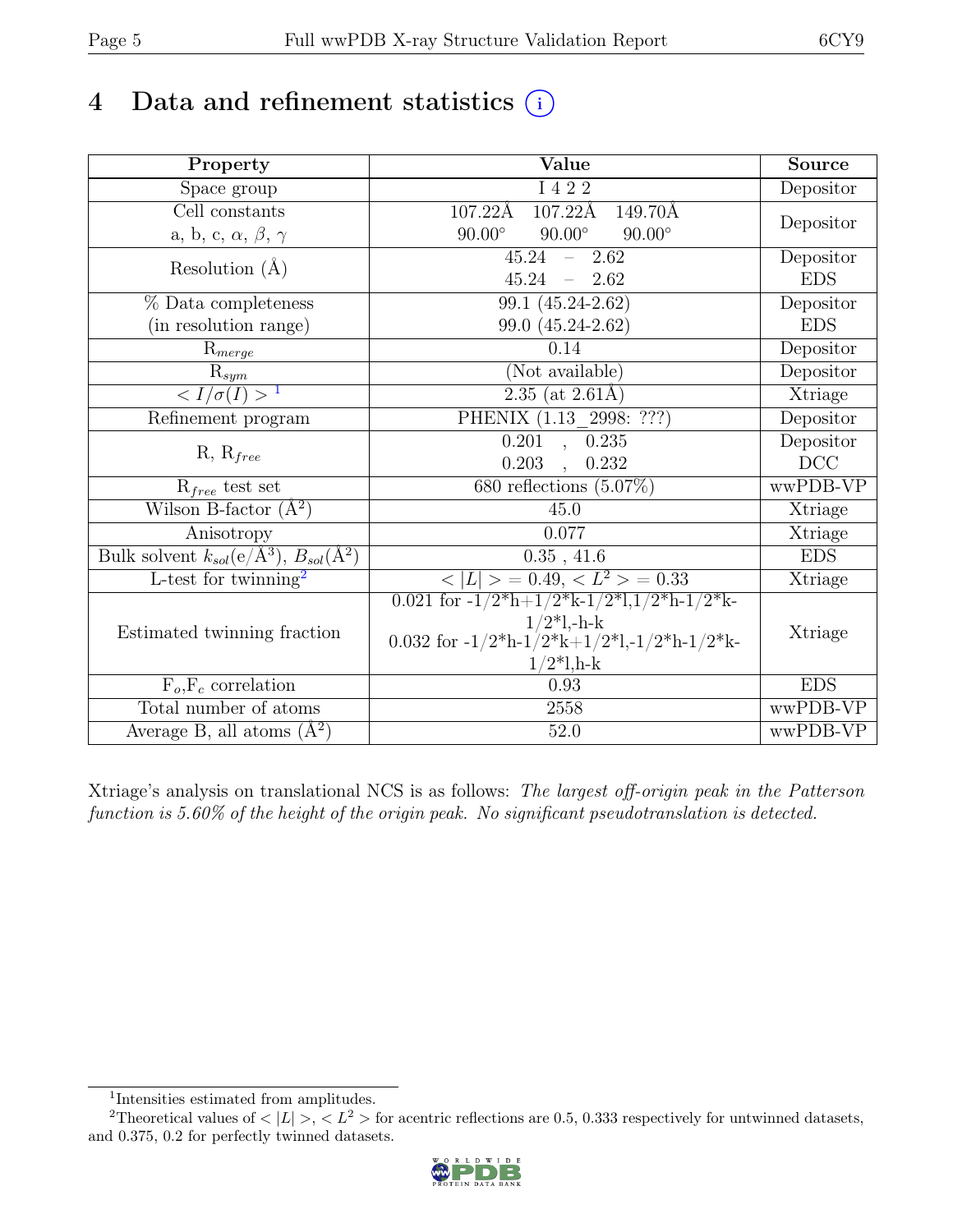# 5 Model quality  $(i)$

## 5.1 Standard geometry  $(i)$

Bond lengths and bond angles in the following residue types are not validated in this section: MG

The Z score for a bond length (or angle) is the number of standard deviations the observed value is removed from the expected value. A bond length (or angle) with  $|Z| > 5$  is considered an outlier worth inspection. RMSZ is the root-mean-square of all Z scores of the bond lengths (or angles).

| Mol   Chain |      | Bond lengths                    | Bond angles |        |  |
|-------------|------|---------------------------------|-------------|--------|--|
|             |      | RMSZ $ #Z  > 5$ RMSZ $ #Z  > 5$ |             |        |  |
|             | 0.43 | 0/2571                          | 0.52        | 0/3473 |  |

There are no bond length outliers.

There are no bond angle outliers.

There are no chirality outliers.

There are no planarity outliers.

### 5.2 Too-close contacts  $(i)$

In the following table, the Non-H and H(model) columns list the number of non-hydrogen atoms and hydrogen atoms in the chain respectively. The H(added) column lists the number of hydrogen atoms added and optimized by MolProbity. The Clashes column lists the number of clashes within the asymmetric unit, whereas Symm-Clashes lists symmetry-related clashes.

| Mol |      |      | Chain   Non-H   H(model)   H(added)   Clashes   Symm-Clashes |
|-----|------|------|--------------------------------------------------------------|
|     | 2518 | 2526 |                                                              |
|     |      |      |                                                              |
|     |      |      |                                                              |
|     | 2558 | 2526 |                                                              |

The all-atom clashscore is defined as the number of clashes found per 1000 atoms (including hydrogen atoms). The all-atom clashscore for this structure is 7.

All (34) close contacts within the same asymmetric unit are listed below, sorted by their clash magnitude.

| Atom-1           | Atom-2             |      | ${\rm Class}h$<br>overlap $(A)$ |
|------------------|--------------------|------|---------------------------------|
| 1:A:191:LEU:HD11 | 1: A:197: ILE:HD11 | 1.67 |                                 |

Continued on next page...

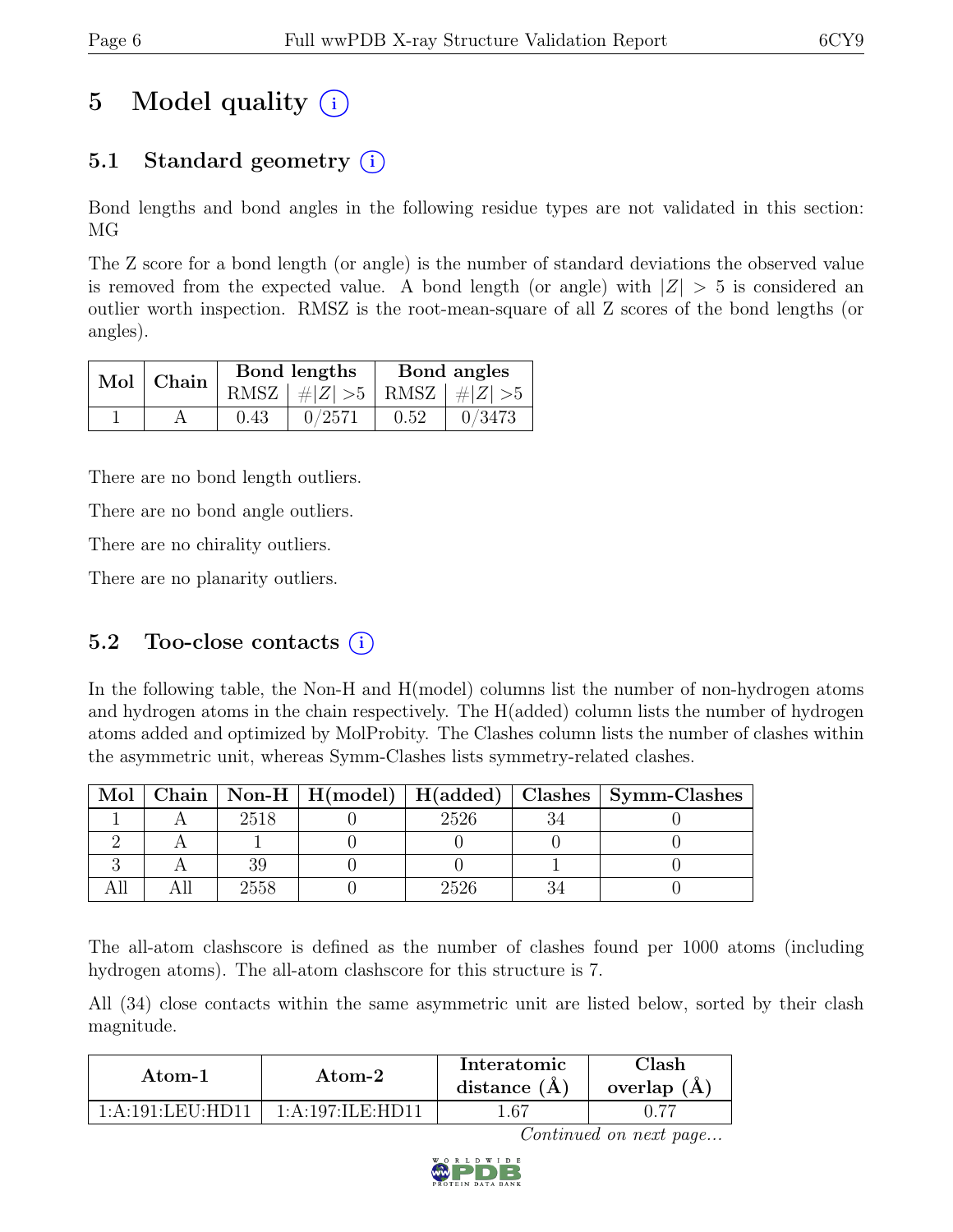| Continuum from protious page      |                           | Interatomic      | Clash         |
|-----------------------------------|---------------------------|------------------|---------------|
| Atom-1                            | Atom-2                    | distance $(\AA)$ | overlap $(A)$ |
| 1:A:257:PHE:HB3                   | 1:A:277:LYS:HD3           | 1.71             | 0.73          |
| 1: A:63:THR:HG22                  | 1: A:65:ASP:H             | 1.56             | 0.71          |
| 1:A:31:LEU:HD23                   | 1: A:58: LYS: HG2         | 1.73             | 0.70          |
| 1:A:193:GLU:HB3                   | 1: A: 195: LYS: HG3       | 1.74             | 0.68          |
| 1:A:181:ASP:N                     | 1:A:181:ASP:OD1           | 2.25             | 0.67          |
| 1:A:189:VAL:HB                    | 1: A:226:TYR:HB2          | 1.75             | 0.67          |
| 1:A:187:TYR:HB2                   | 1:A:228:ILE:HB            | 1.78             | 0.63          |
| 1:A:117:ARG:NH1                   | 1:A:152:ALA:O             | 2.33             | 0.61          |
| 1:A:203:LYS:HG2                   | 1:A:303:LEU:HD21          | 1.82             | 0.60          |
| 1:A:124:ILE:HD13                  | 1:A:150:ILE:HD11          | 1.84             | 0.58          |
| 1: A:215: LYS: NZ                 | 3:A:506:HOH:O             | 2.41             | 0.54          |
| 1:A:147:GLU:OE2                   | 1:A:188:LYS:NZ            | 2.40             | 0.54          |
| 1: A: 191: LEU: CD1               | 1:A:197:ILE:HD11          | 2.36             | 0.53          |
| $1:A:247:\overline{\text{SER}:O}$ | 1:A:251:THR:HG23          | 2.10             | 0.52          |
| 1:A:256:ASP:OD1                   | 1:A:256:ASP:N             | 2.40             | 0.51          |
| 1:A:113:ASN:HB3                   | 1:A:153:GLU:O             | 2.12             | 0.49          |
| 1: A: 188: LYS: HE2               | 1:A:225:HIS:NE2           | 2.27             | 0.49          |
| 1:A:238:ALA:HB2                   | 1:A:289:LEU:HD11          | 1.95             | 0.48          |
| 1:A:124:ILE:HG21                  | 1:A:150:ILE:HD11          | 1.96             | 0.47          |
| 1:A:237:HIS:O                     | 1:A:241:VAL:HG23          | 2.14             | 0.47          |
| 1: A:79: LYS: HA                  | 1:A:82:MET:HE2            | 1.98             | 0.46          |
| 1:A:272:PHE:CD1                   | 1:A:285:CYS:HB3           | 2.51             | 0.45          |
| 1:A:267:GLN:HE21                  | 1:A:293:MET:CE            | 2.29             | 0.45          |
| 1:A:218:VAL:HG11                  | 1:A:264:ILE:HG22          | 1.99             | 0.45          |
| 1:A:219:ILE:HB                    | 1: A:269:TRP:CE2          | 2.53             | 0.44          |
| 1:A:267:GLN:HE22                  | 1:A:295:PRO:HD2           | 1.83             | 0.43          |
| 1:A:144:LYS:HD2                   | 1:A:144:LYS:HA            | 1.92             | 0.43          |
| 1: A:63:THR:CG2                   | 1: A:64: ASN: N           | 2.82             | 0.42          |
| 1: A:63:THR:HG22                  | $1:A:64:\overline{ASN:N}$ | 2.35             | 0.42          |
| 1:A:186:GLU:HG3                   | 1:A:229:VAL:HG12          | 2.02             | 0.41          |
| 1: A:308: LYS:O                   | 1:A:312:VAL:HG23          | 2.20             | 0.41          |
| 1:A:83:LEU:HD11                   | 1:A:132:LEU:HD11          | 2.04             | 0.40          |
| 1:A:205:LEU:HD23                  | 1:A:264:ILE:HD13          | 2.03             | 0.40          |

Continued from previous page.

There are no symmetry-related clashes.

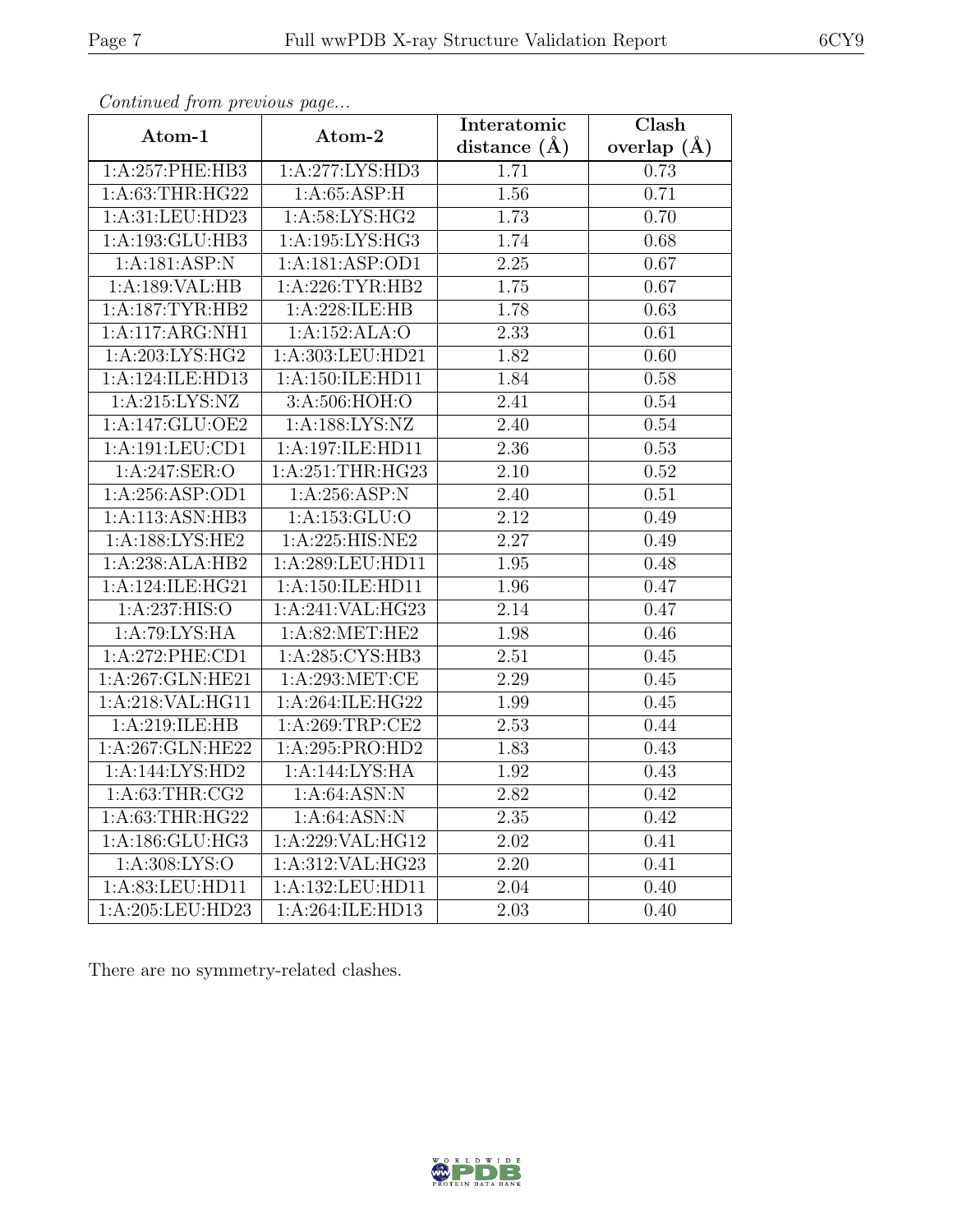### 5.3 Torsion angles  $(i)$

#### 5.3.1 Protein backbone  $(i)$

In the following table, the Percentiles column shows the percent Ramachandran outliers of the chain as a percentile score with respect to all X-ray entries followed by that with respect to entries of similar resolution.

The Analysed column shows the number of residues for which the backbone conformation was analysed, and the total number of residues.

| $\vert$ Mol $\vert$ Chain $\vert$ | Analysed                                | Favoured   Allowed   Outliers   Percentiles |  |                                                                                                                                                                                |  |
|-----------------------------------|-----------------------------------------|---------------------------------------------|--|--------------------------------------------------------------------------------------------------------------------------------------------------------------------------------|--|
|                                   | $307/321$ (96\%)   304 (99\%)   3 (1\%) |                                             |  | $\begin{array}{ c c c c c }\n\hline\n\multicolumn{1}{ c }{\hspace{1.2cm}100} & \multicolumn{1}{ c }{\hspace{1.2cm}100} & \multicolumn{1}{ c }{\hspace{1.2cm}100}\n\end{array}$ |  |

There are no Ramachandran outliers to report.

#### 5.3.2 Protein side chains  $(i)$

In the following table, the Percentiles column shows the percent sidechain outliers of the chain as a percentile score with respect to all X-ray entries followed by that with respect to entries of similar resolution.

The Analysed column shows the number of residues for which the sidechain conformation was analysed, and the total number of residues.

| $\mid$ Mol $\mid$ Chain $\mid$ | Analysed                               |  | Rotameric   Outliers   Percentiles |  |
|--------------------------------|----------------------------------------|--|------------------------------------|--|
|                                | $280/291(96\%)$   275 (98\%)   5 (2\%) |  | 59 79                              |  |

All (5) residues with a non-rotameric sidechain are listed below:

| Mol | Chain | Res | <b>Type</b> |
|-----|-------|-----|-------------|
|     |       | 34  | <b>LYS</b>  |
|     |       | 134 | <b>LYS</b>  |
|     |       | 180 | LEU         |
|     |       | 181 | ASP         |
|     |       | 183 | <b>ASN</b>  |

Sometimes sidechains can be flipped to improve hydrogen bonding and reduce clashes. All (2) such sidechains are listed below:

| Mol | Chain | Res | ype    |
|-----|-------|-----|--------|
|     |       |     | -641.7 |
|     |       |     |        |

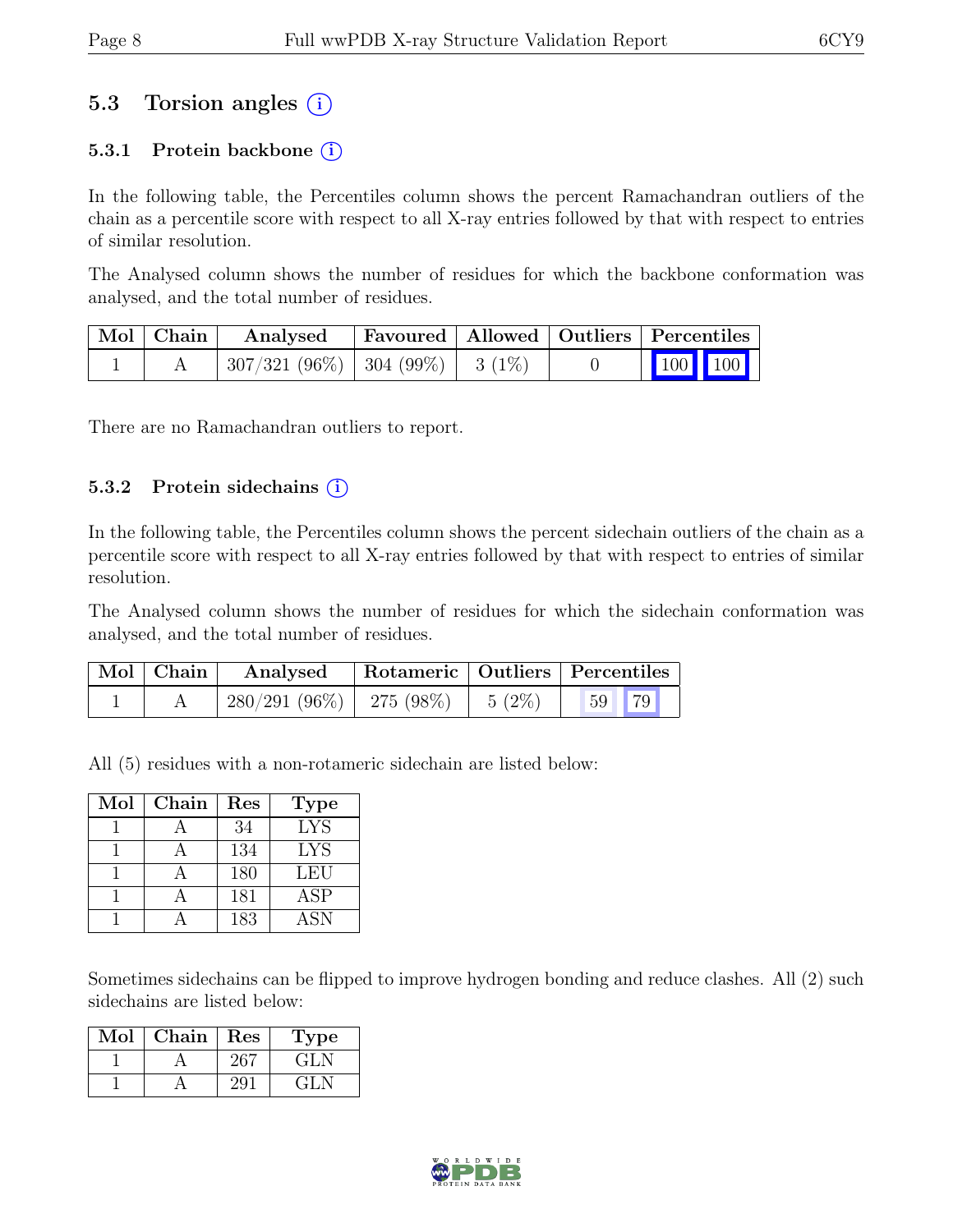#### 5.3.3 RNA  $(i)$

There are no RNA molecules in this entry.

#### 5.4 Non-standard residues in protein, DNA, RNA chains  $(i)$

There are no non-standard protein/DNA/RNA residues in this entry.

#### 5.5 Carbohydrates  $(i)$

There are no monosaccharides in this entry.

#### 5.6 Ligand geometry  $(i)$

Of 1 ligands modelled in this entry, 1 is monoatomic - leaving 0 for Mogul analysis.

There are no bond length outliers.

There are no bond angle outliers.

There are no chirality outliers.

There are no torsion outliers.

There are no ring outliers.

No monomer is involved in short contacts.

### 5.7 Other polymers (i)

There are no such residues in this entry.

### 5.8 Polymer linkage issues  $(i)$

There are no chain breaks in this entry.

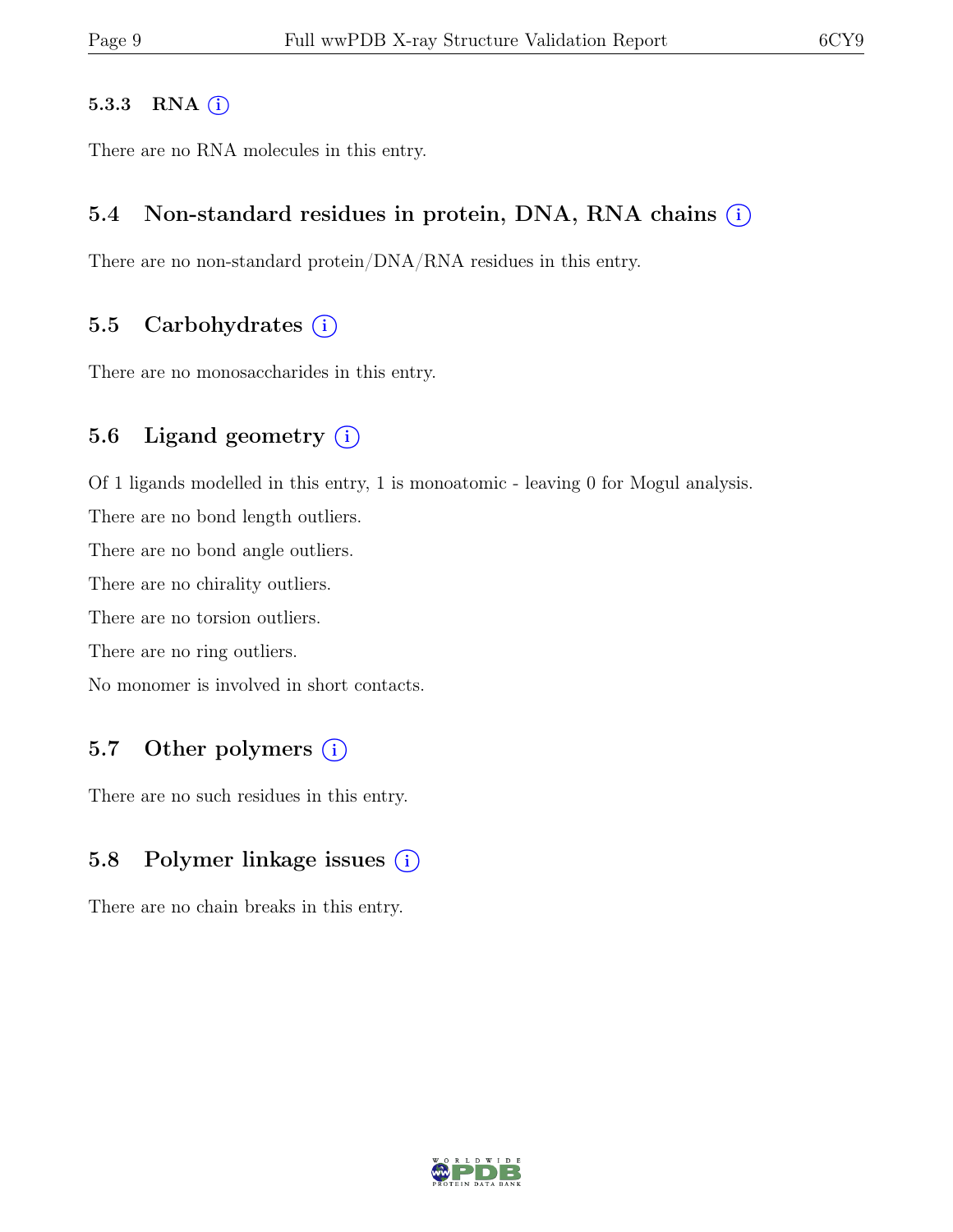## 6 Fit of model and data  $(i)$

## 6.1 Protein, DNA and RNA chains (i)

In the following table, the column labelled  $#RSRZ>2$  contains the number (and percentage) of RSRZ outliers, followed by percent RSRZ outliers for the chain as percentile scores relative to all X-ray entries and entries of similar resolution. The OWAB column contains the minimum, median,  $95<sup>th</sup>$  percentile and maximum values of the occupancy-weighted average B-factor per residue. The column labelled 'Q< 0.9' lists the number of (and percentage) of residues with an average occupancy less than 0.9.

| Mol   Chain | $\mid$ Analysed $\mid$ <rsrz> <math>\mid</math></rsrz> | $\mathrm{\#RSRZ{>}2}$ |                                                   |  |
|-------------|--------------------------------------------------------|-----------------------|---------------------------------------------------|--|
|             | 310/321 (96%)   0.19                                   |                       | $\vert 8 (2\%) 56 50 \vert 30, 49, 86, 112 \vert$ |  |

All (8) RSRZ outliers are listed below:

| Mol | Chain | $\operatorname{Res}% \left( \mathcal{N}\right) \equiv\operatorname*{Res}\left( \mathcal{N}\right)$ | <b>Type</b> | $\overline{\text{RSR}}$ |
|-----|-------|----------------------------------------------------------------------------------------------------|-------------|-------------------------|
| 1   | А     | 299                                                                                                | <b>PRO</b>  | 2.5                     |
| 1   | А     | 294                                                                                                | <b>LYS</b>  | 2.4                     |
| 1   | А     | 291                                                                                                | <b>GLN</b>  | 2.3                     |
| 1   |       | 68                                                                                                 | ARG         | 2.2                     |
| 1   |       | 16                                                                                                 | <b>SER</b>  | 2.2                     |
| 1   |       | 14                                                                                                 | <b>ASN</b>  | 2.2                     |
| 1   |       | 15                                                                                                 | <b>ASP</b>  | 2.1                     |
|     |       | 295                                                                                                | <b>PRO</b>  | 2.0                     |

### 6.2 Non-standard residues in protein, DNA, RNA chains (i)

There are no non-standard protein/DNA/RNA residues in this entry.

### 6.3 Carbohydrates (i)

There are no monosaccharides in this entry.

### 6.4 Ligands  $(i)$

In the following table, the Atoms column lists the number of modelled atoms in the group and the number defined in the chemical component dictionary. The B-factors column lists the minimum, median,  $95<sup>th</sup>$  percentile and maximum values of B factors of atoms in the group. The column labelled 'Q< 0.9' lists the number of atoms with occupancy less than 0.9.